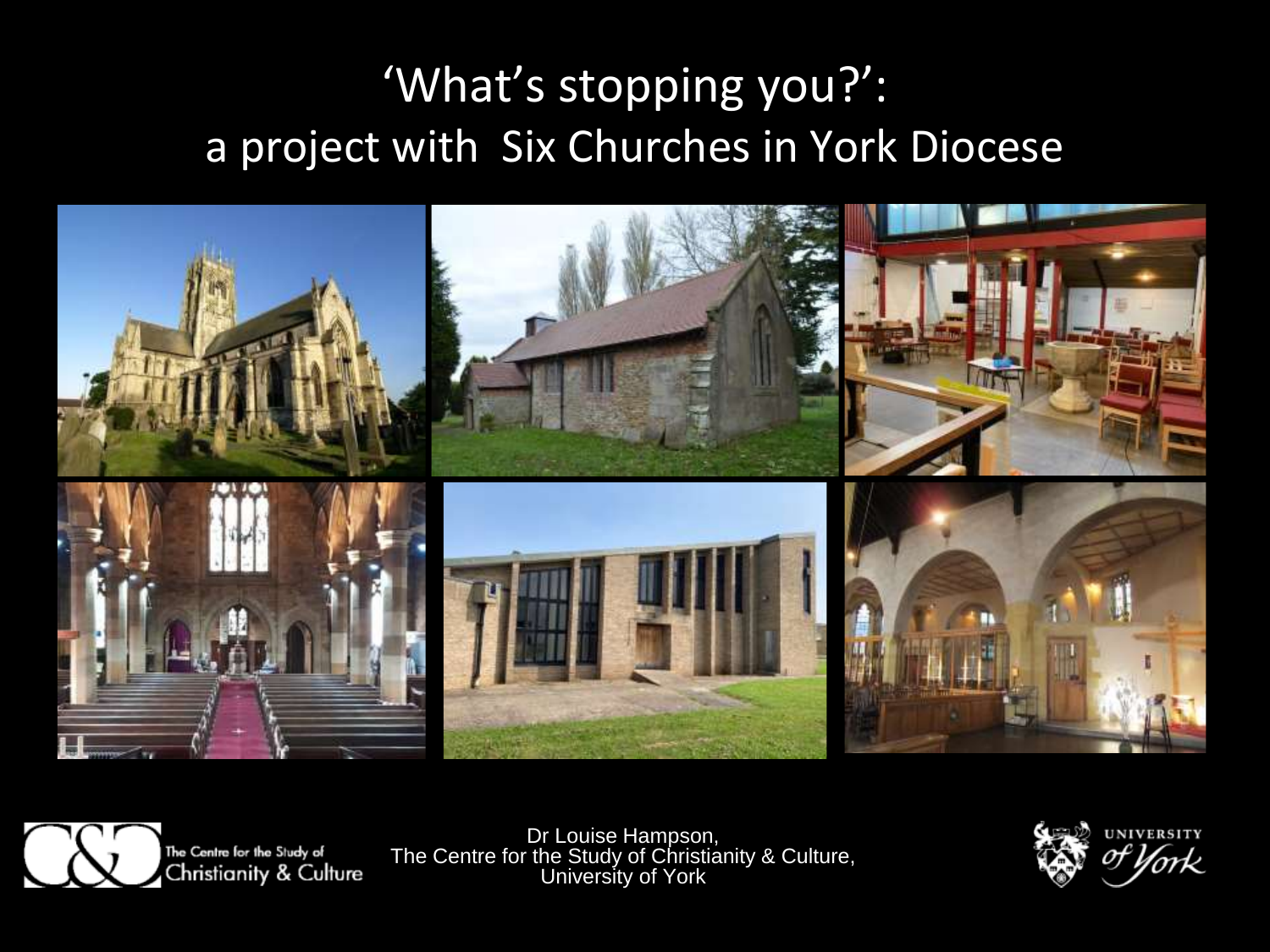## Background to the project:

- What are the practical barriers to sustainability?
- What help and support does a church need?
- How can that be provided affordably?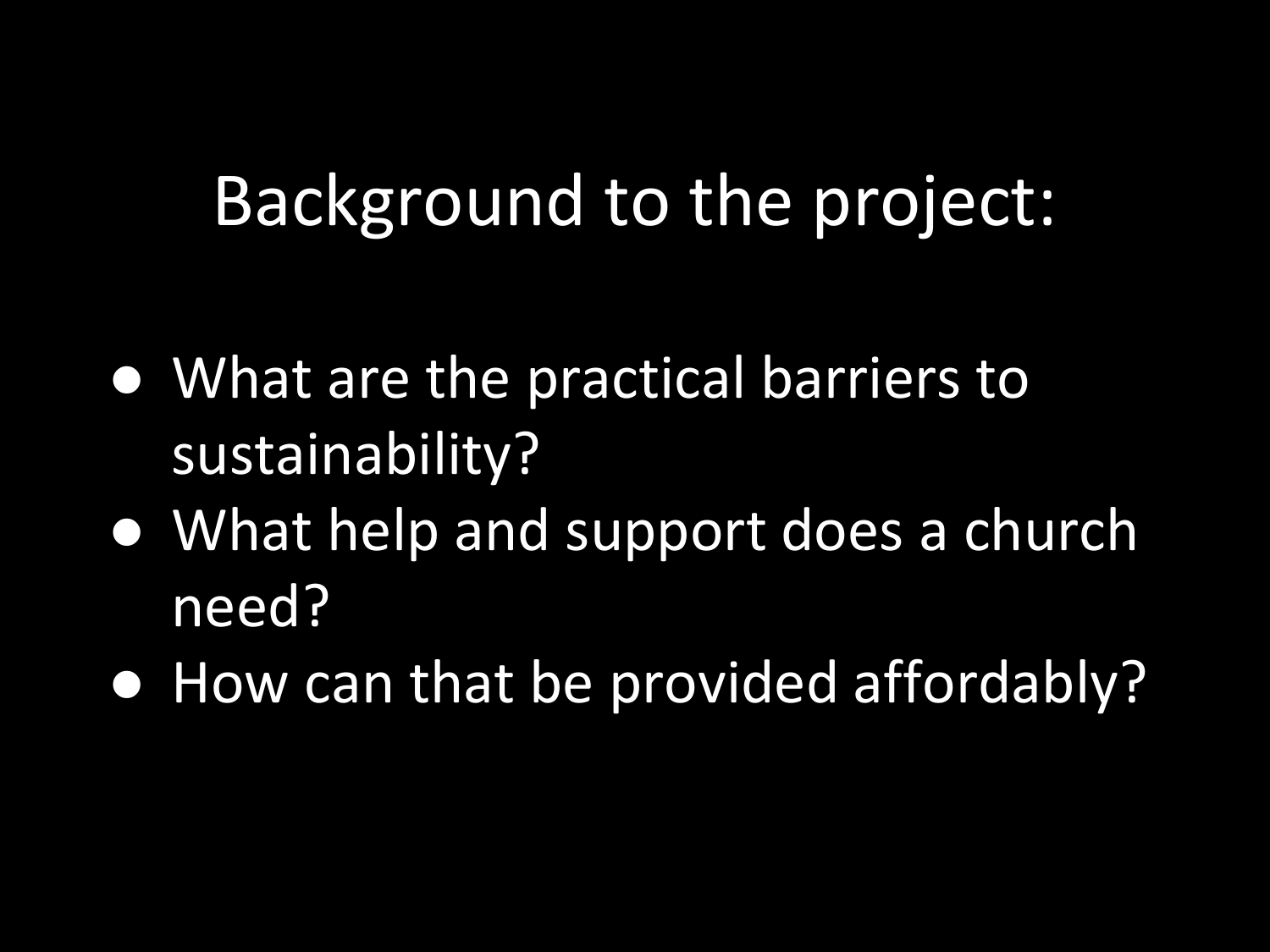### Project scope

- The Diocese of York secured funding from the Church Commissioners to find out what support churches need to become sustainable.
- They commissioned CSCC to do this with 6 churches.
- The project chose churches of very different size, location, age and social setting.
- Each church is very different in its needs
- The project runs until November 2022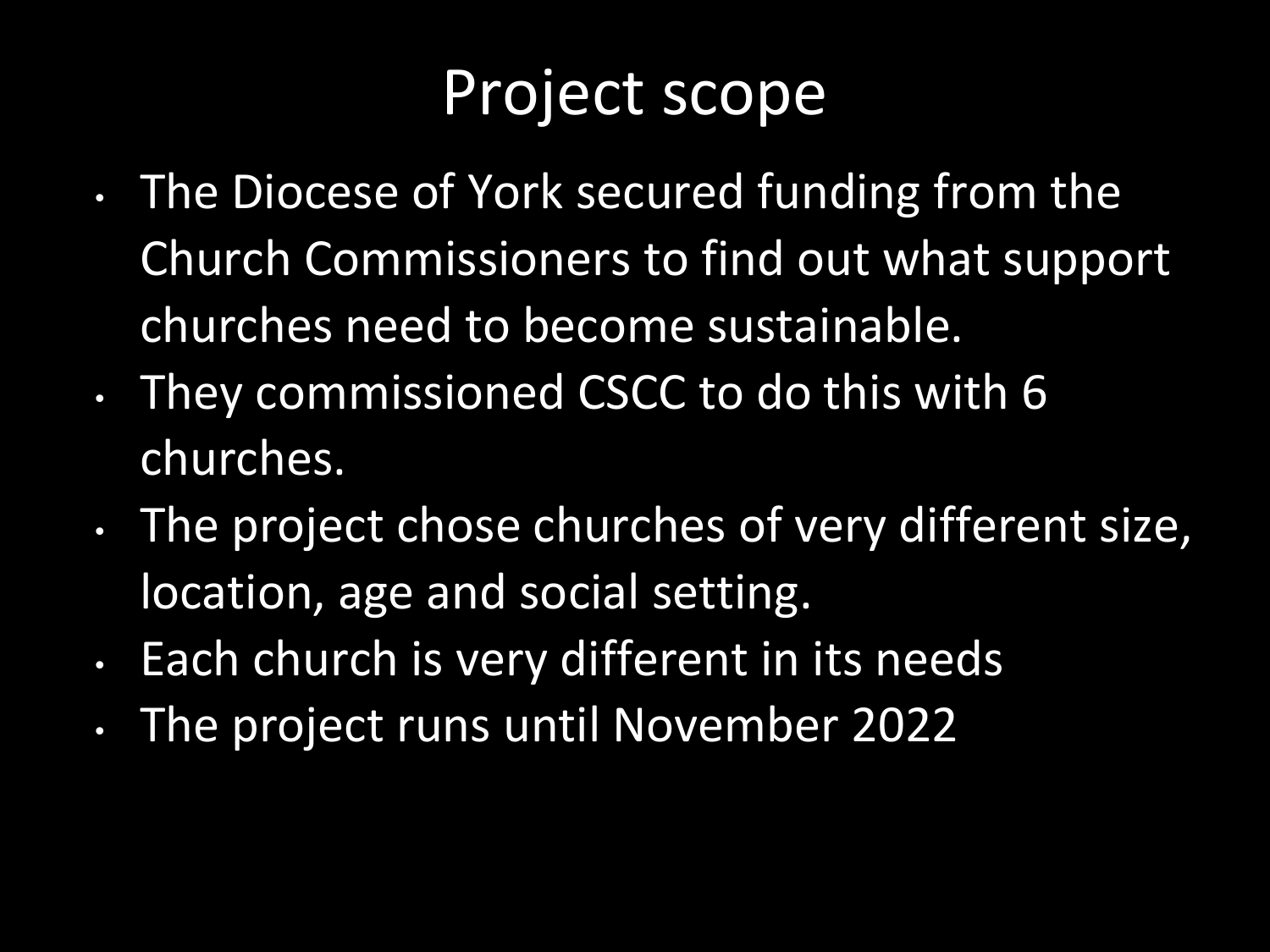### Common long-standing trends and issues

- Small congregations, frequently mostly elderly, predominantly ladies!
- Difficult to attract younger members of congregation, family commitments (including those of grandparents)
- Small numbers of individuals acting as churchwardens, PCC Secretaries, Treasurers, sidesmen
- Larger numbers involved in cleaning, flowers, church and churchyard maintenance, but can be difficult for new people to 'break into' such groups
- Challenges in bridging the gap between 'secular' use and mission
- Pressures on clergy time and availability
- Building condition: costs of repair or renewal may far exceed available income



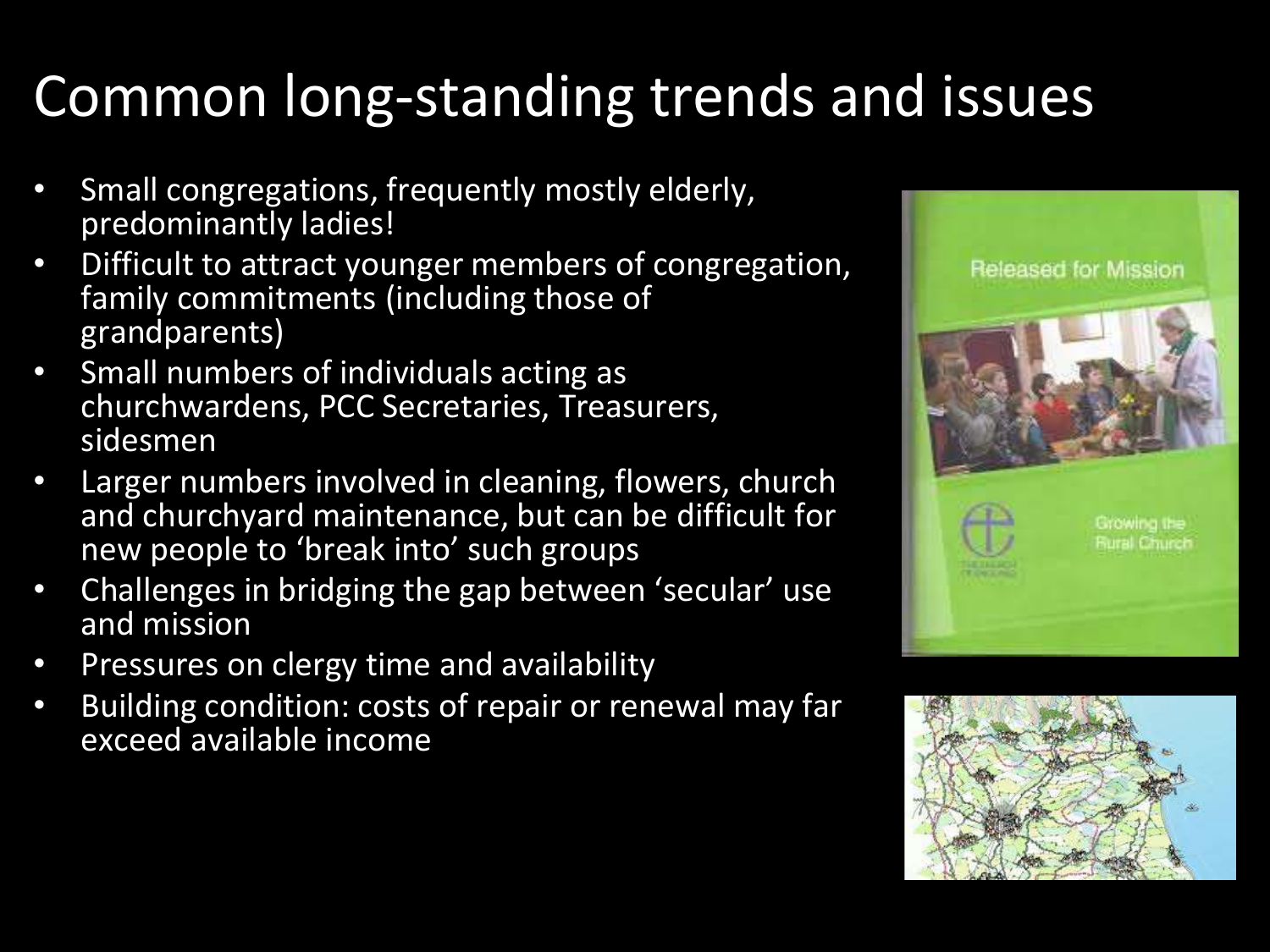## Impact of Covid

- Congregation attendance and giving hit by Covid, and proving slow to recover
- Online 'attendees' do not automatically donate, and many churches have little or not provision for this to happen easily.
- Volunteer numbers reduced.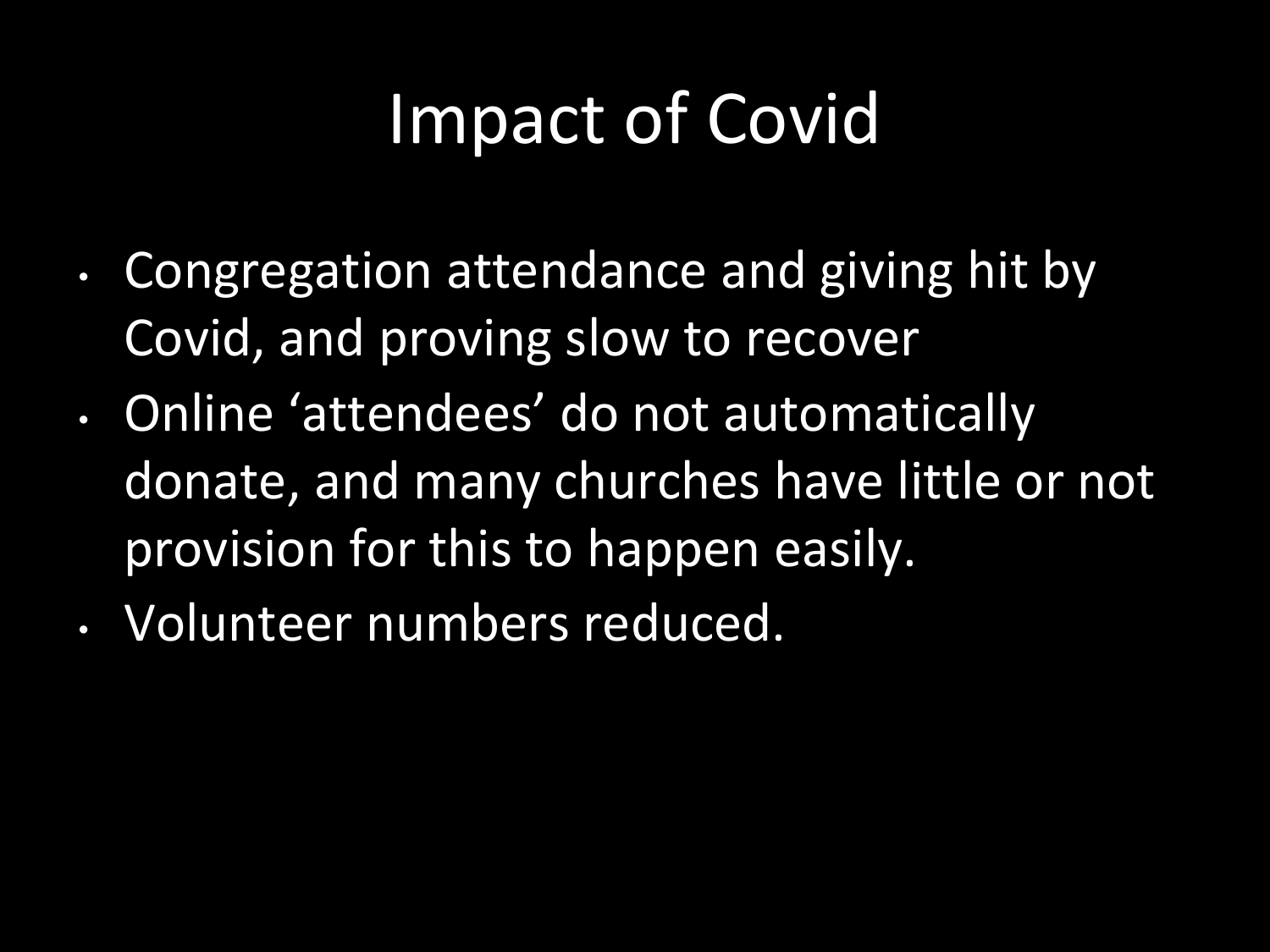## Common issues with church buildings

- Cost of maintaining, heating, lighting and the drive to carbon neutrality
- Outdated heating, lighting, audio
- No or unsuitable/inadequate toilets, kitchens
- Pews and other furniture prevent flexible use
- Restricted disabled access
- Competition for fundraising with other churches, local groups, causes
- Lack of knowledge of funding schemes and strategies
- Competition for users with other venues (village halls with parking, schools, pubs)
- Lack of awareness of potential as social hubs?
- Resistance to change within the church community or beyond?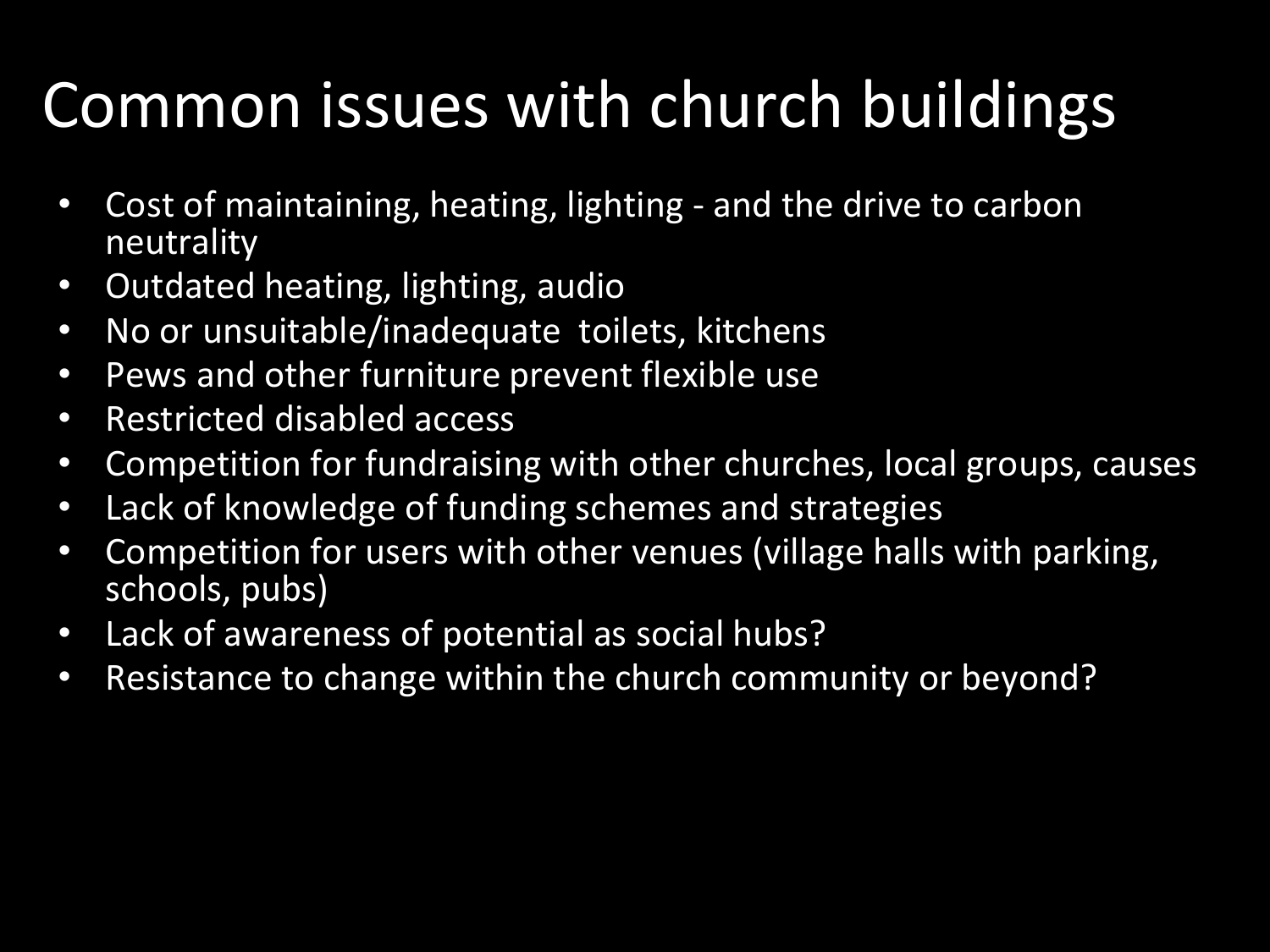## Impact of Covid

- Churchyards have become very important to local communities.
- Churches are uncertain about Covid protocols - a lot of residual fear around having paper items, things to use and take away.
- Ventilation vs soaring heating costs!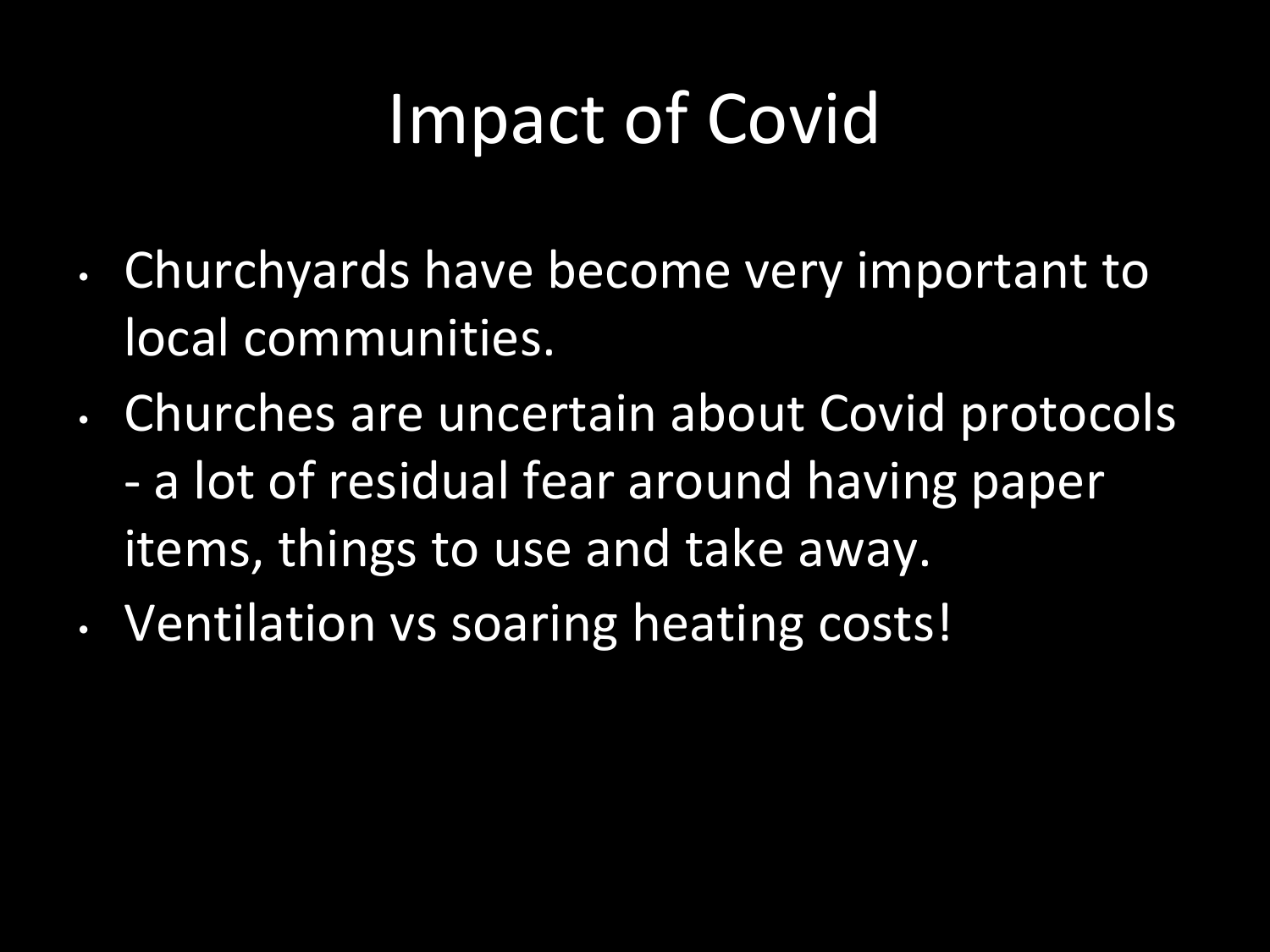#### What have we found? One example

ON THE PLUS SIDE: One small rural church is a small, welcoming space which is bright, quirkily decorated with its distinctive blue pews and woodwork and richly patterned tiled central aisle.

It was largely rebuilt in the 18th century and has a distinctive barrel-vaulted roof.

It has a very fine Shrigley and Hunt stained glass window at the east end.

It is much loved by walkers and cyclists from the nearby town who call it an "undiscovered gem, well worth a visit".

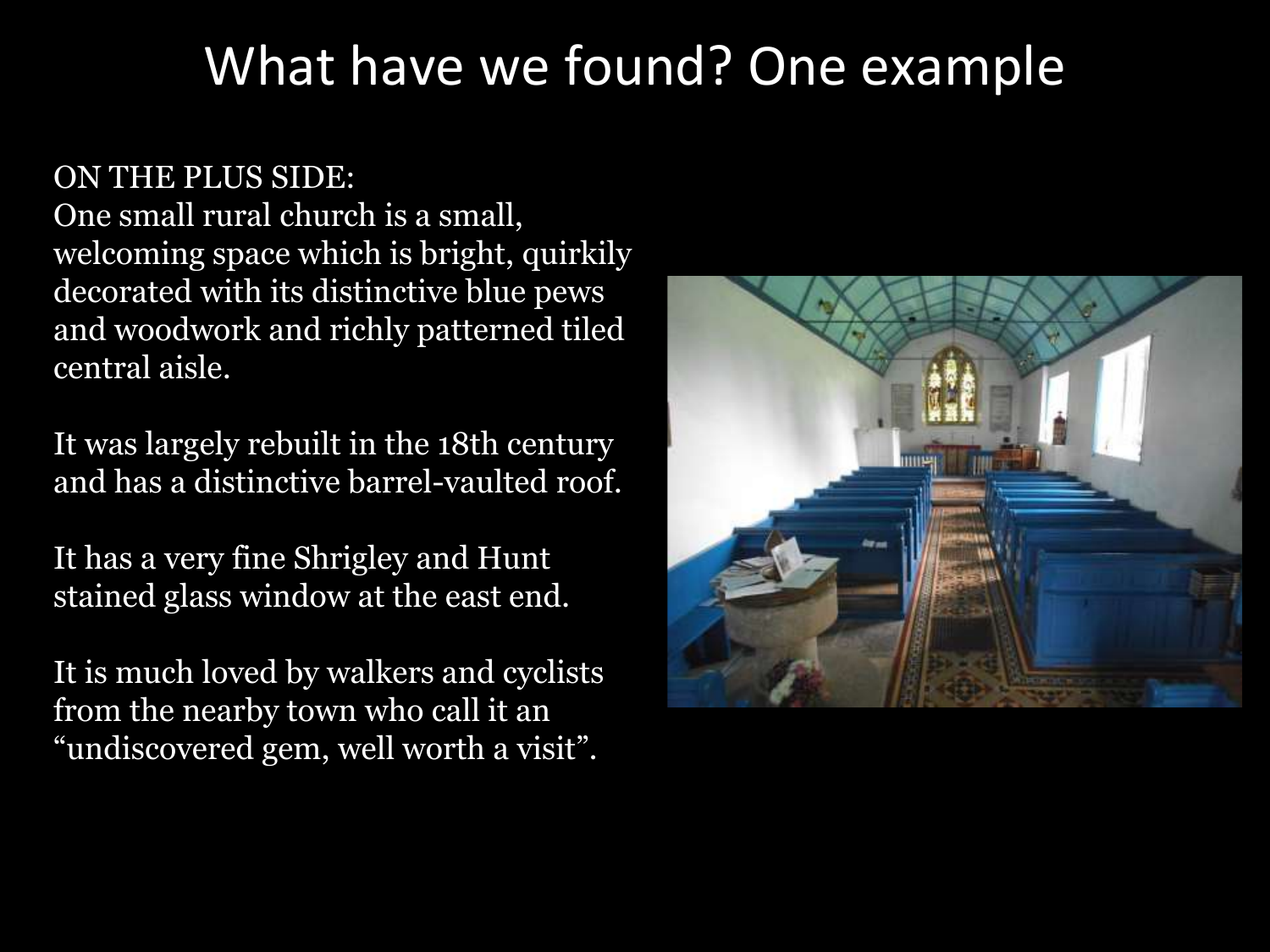#### HOWEVER:

The east end is twisting away from the rest of the body due to subsidence. This is urgent!

There is now a crack about 6cms wide which is growing rapidly.



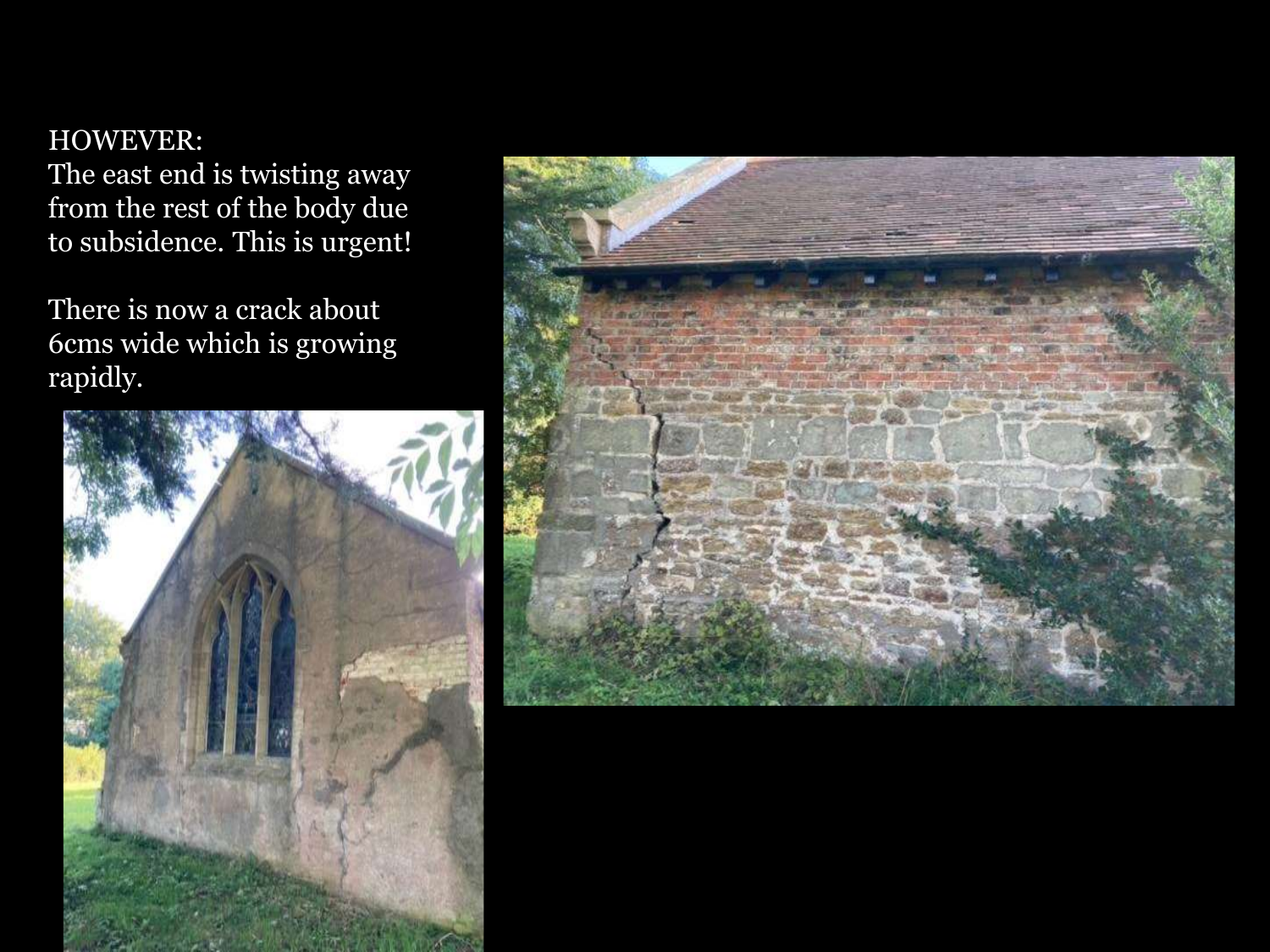# The porch is unsafe

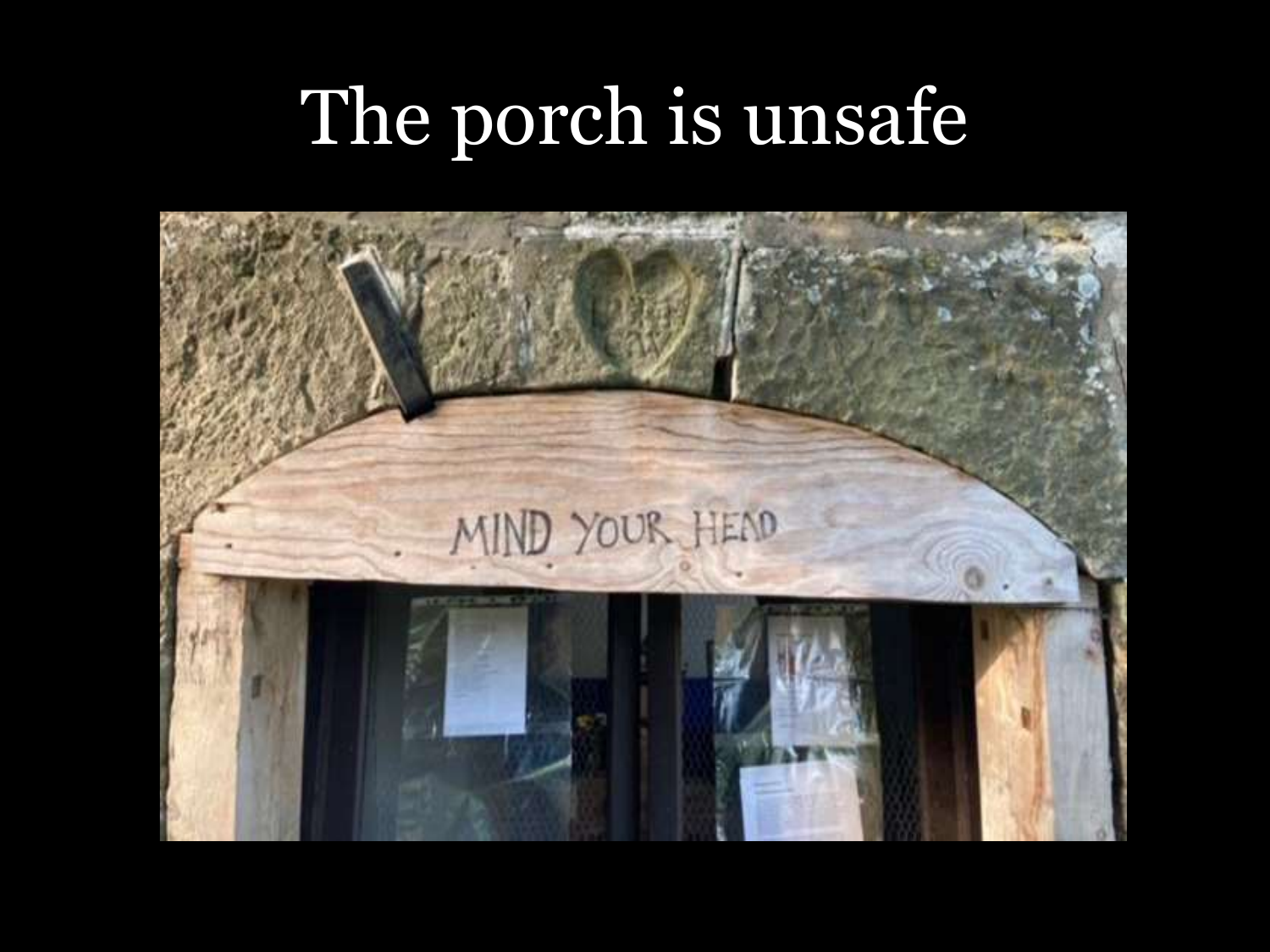## The roof needs repair.

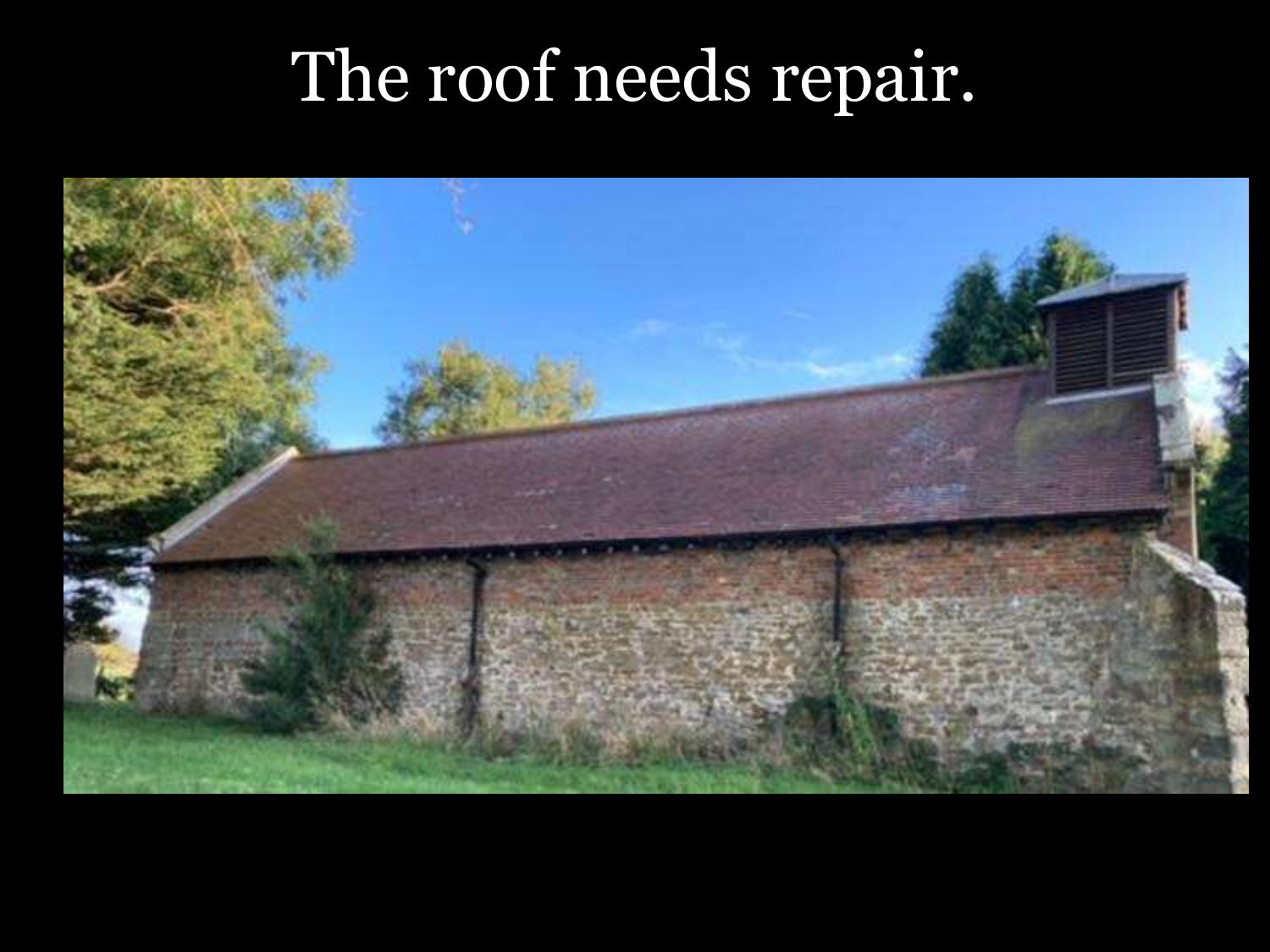The Shrigley and Hunt window is being torn apart: the masonry has detached from the leads and they in turn have been pulled away from the glass, exposing the raw glass edges!

You should NOT be able to see daylight or feel the breeze at the edge of a window.

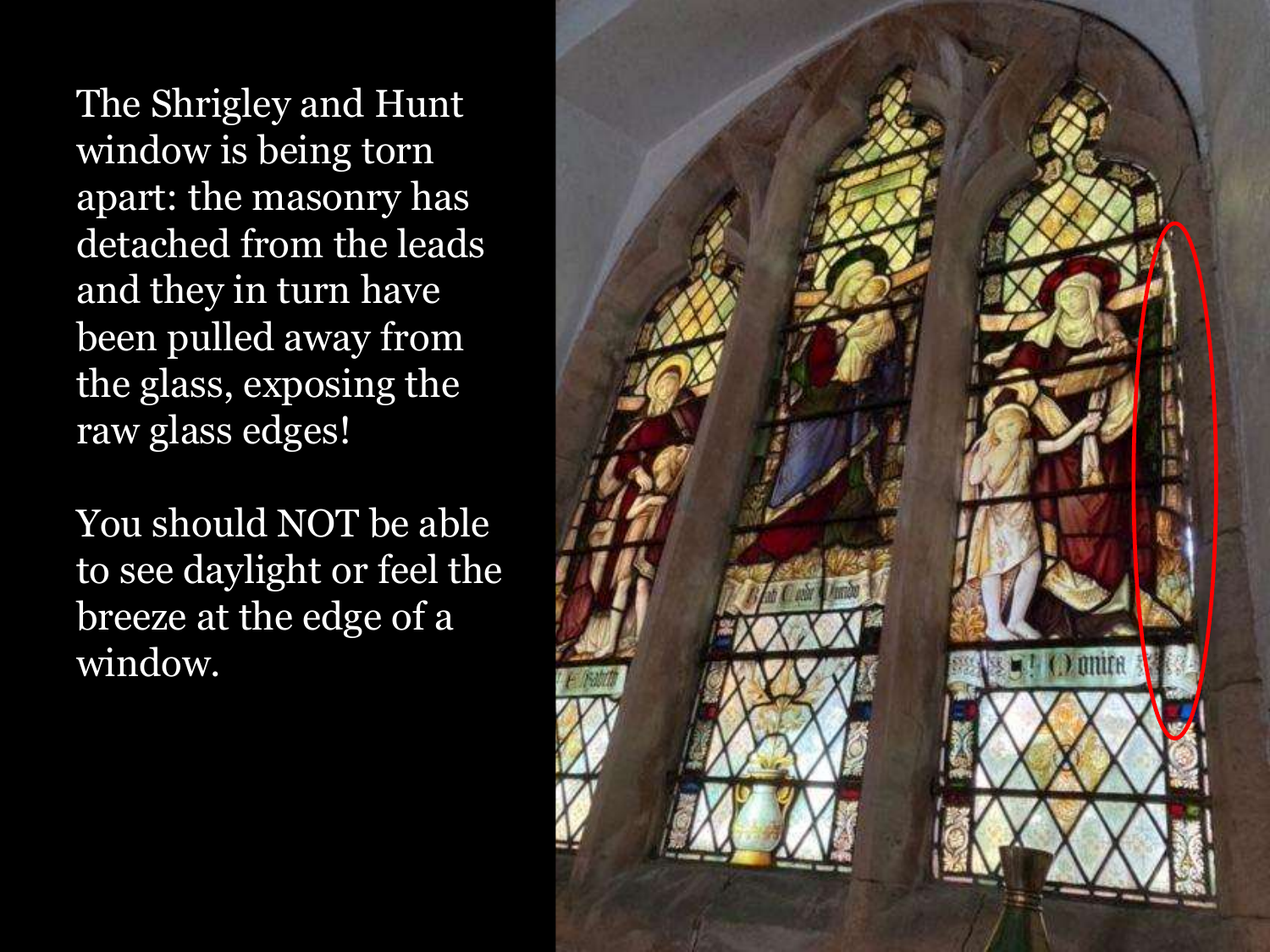#### The heating is not adequate and costly to run. The lighting is unsympathetic.



The old boiler flue has left a gap in the wall and a dangerous 'pit' in the churchyard.



The lighting is out of keeping with the style of the interior.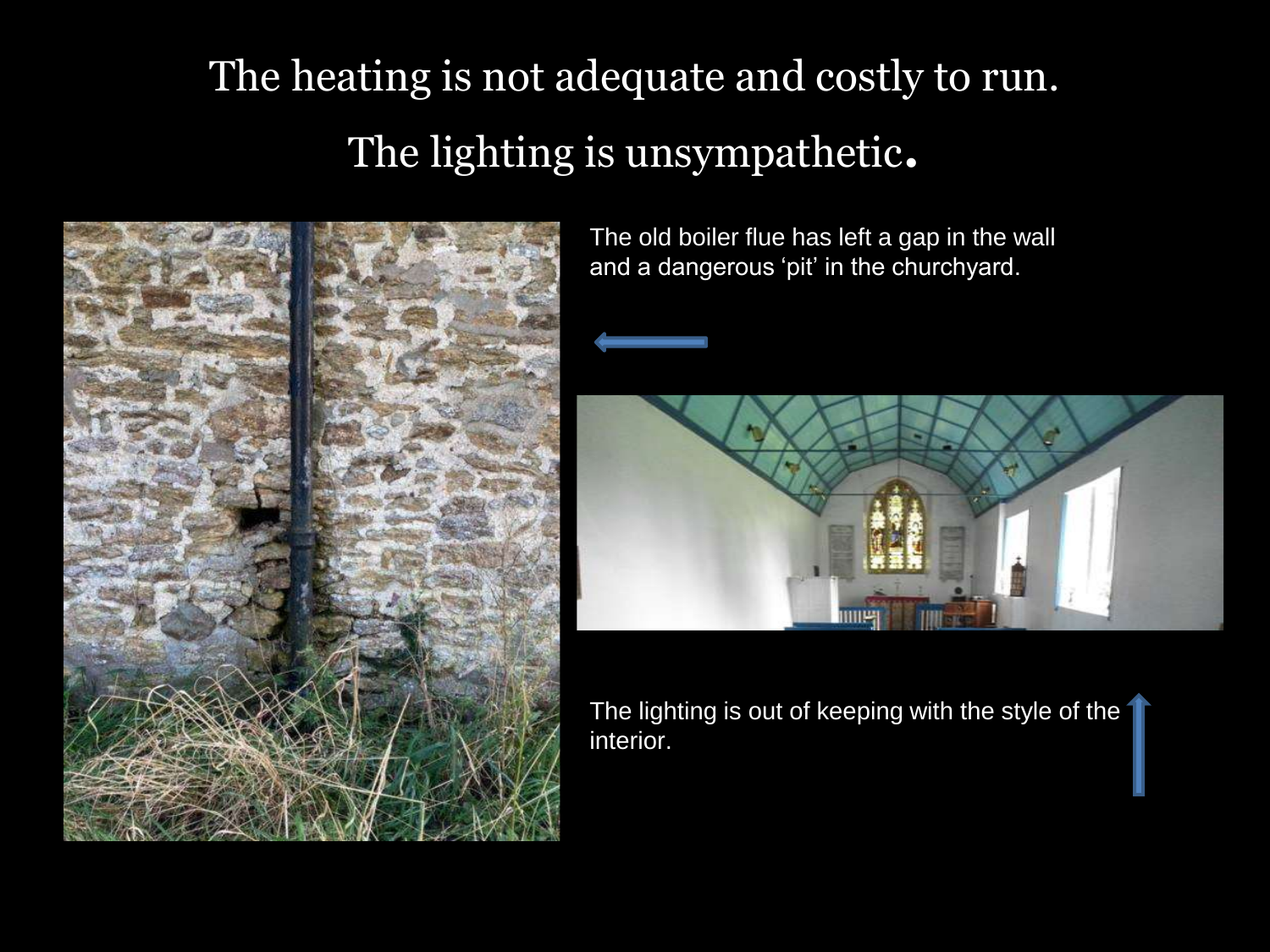#### How has it got this bad?

Recent weather extremes of the last two years have caused the clay on which the church sits (without any real foundations!) to shrink and expand far more than in earlier years.

The trees around the church have affected the ground structure and put the roof at risk - especially the cupressus by the porch.

The congregation is small and some of the problems and costs have been beyond them to resolve.

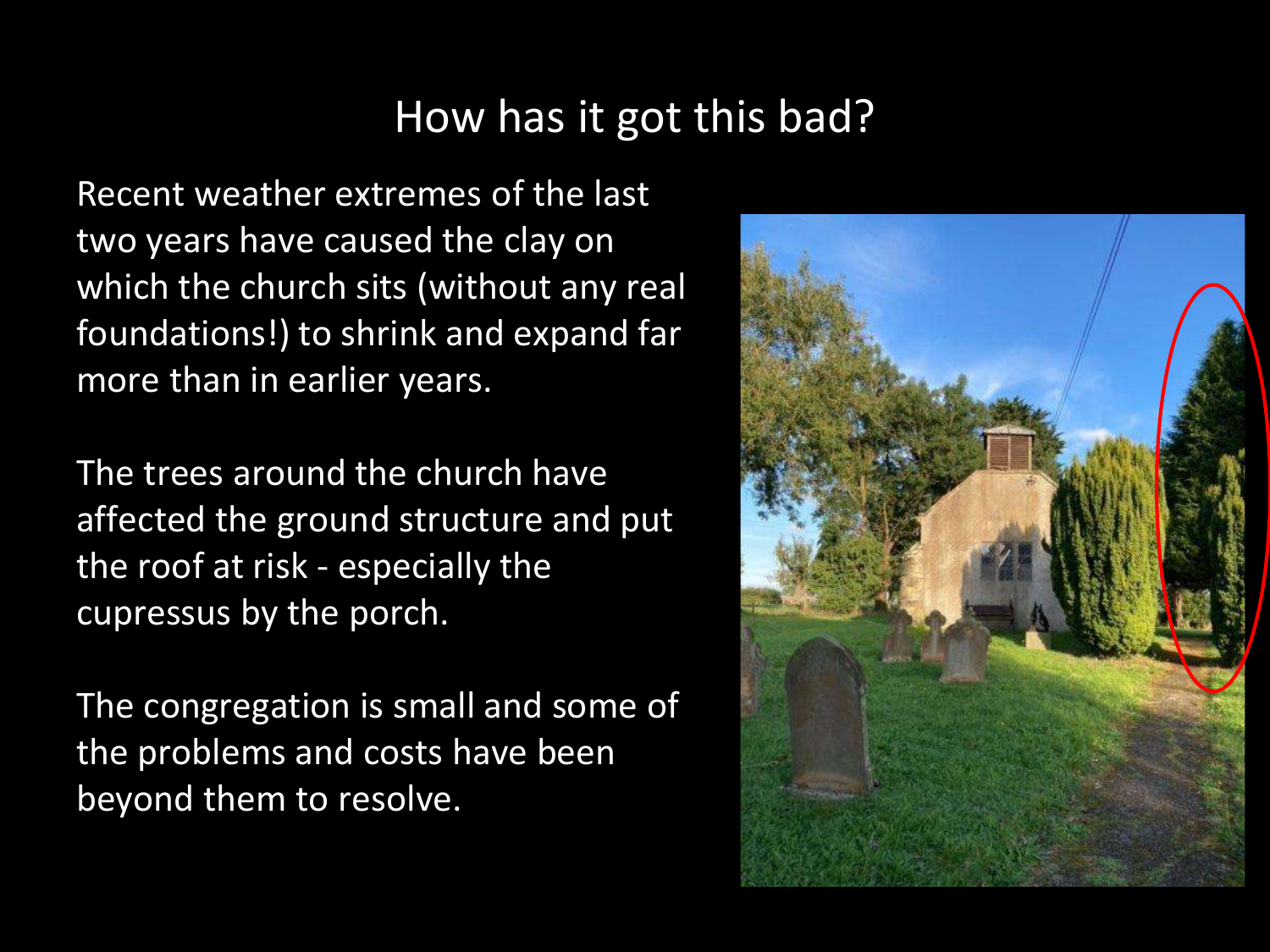## Village consultation feedback:

The question**, 'What does the church mean to you?**', responses have been collated as a wordcloud here:



46% respondents were aged 66-75, 23% aged 36- 50 and 51-65, and 8% over 75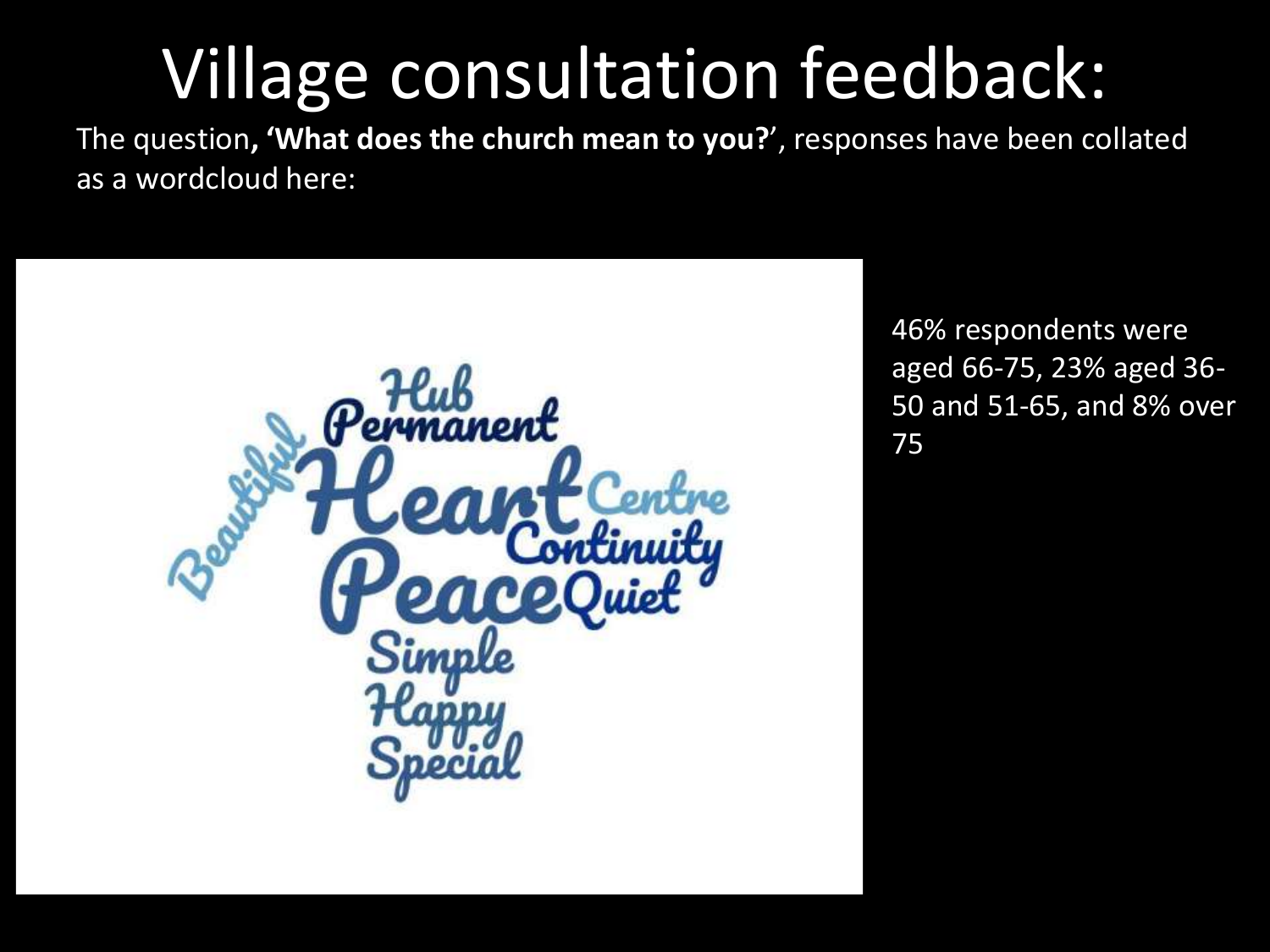### Consultation feedback: the numbers

#### **Frequency of use of the church by respondents**

61.5% respondents used the church several times a year and the same proportion attended festival services

61.5% used it for Life Events such as weddings, funerals and baptisms

54% used the churchyard for quiet reflection

38% used the footpath regularly

*Although several of the respondents were already supporting the church through volunteering, the following responses came from those not currently involved, but who offered assistance with:*

- **Making a regular donation** (as disability prevented greater physical involvement)
	- ACTION: review current methods of giving to the church remotely/online
- **Helping with the churchyard** (1 new volunteer plus an offer to assist with general maintenance )
- **Fundraising and flower rota** (2 new volunteers, one of whom is also an artist and designer)
	- ACTION: These people need to be invited to upcoming meetings and project planning
- **Using the church more**
	- Suggested activities included tourism, plant sales and concerts

#### **Partnerships**

The main recommendation here was the Village Hall

#### **Making the church more accessible and more used by local communities**

61.5% suggested facilities for local residents and visitors including churchyard benches would be a priority

46% respondents asked for/recommended resources for quiet reflection

38% suggested nearby facilities including toilets and kettle would be helpful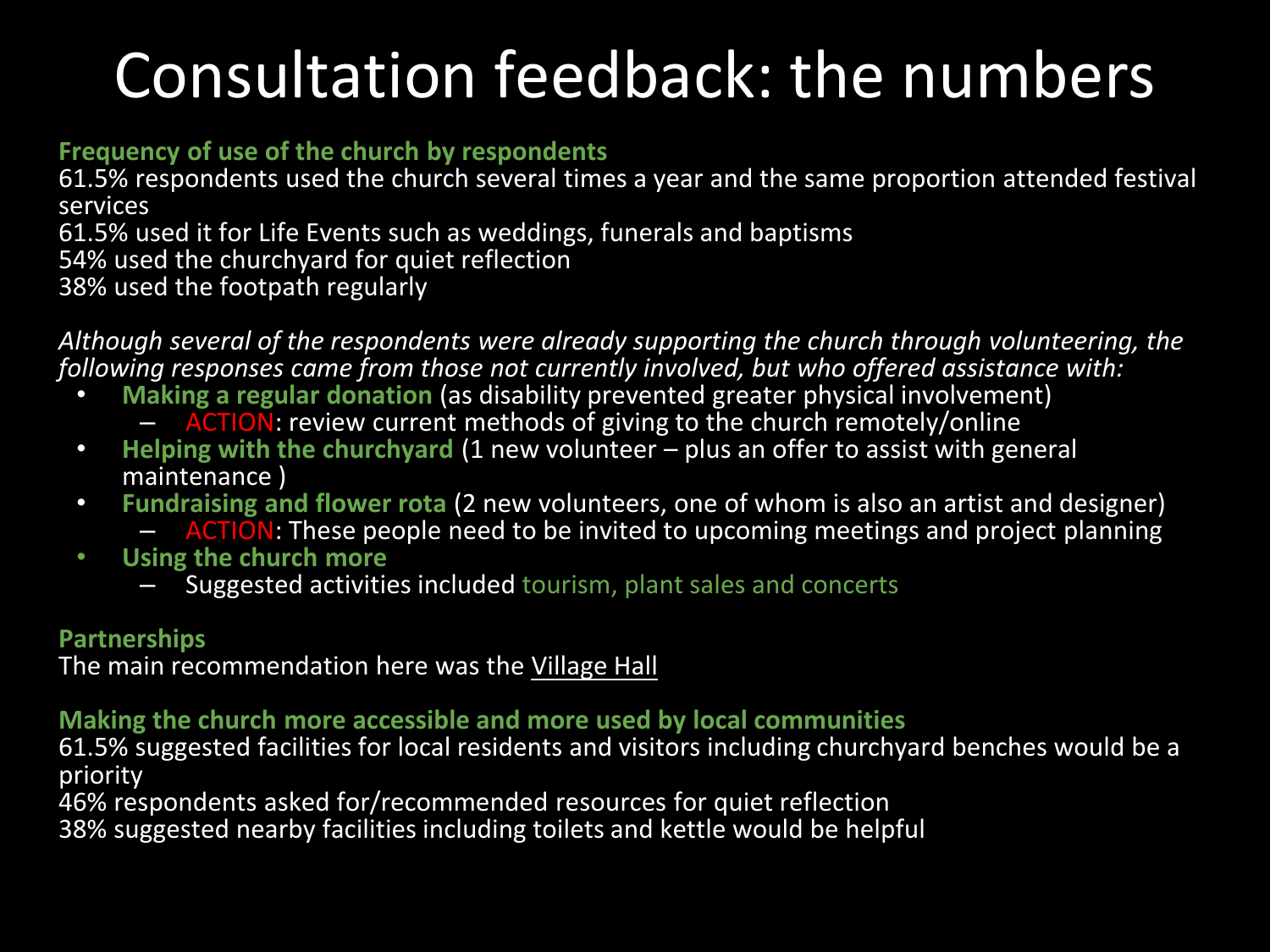### What are we going to do?

#### PHASE 1: NOW

- Apply for grant funding to pay for work to make the fabric safe and watertight. *- but the congregation need significant admin support to do this:*
- Reattach the east end.
- Repair the roof.
- Repair the porch.
- Repair and reset the very fine window.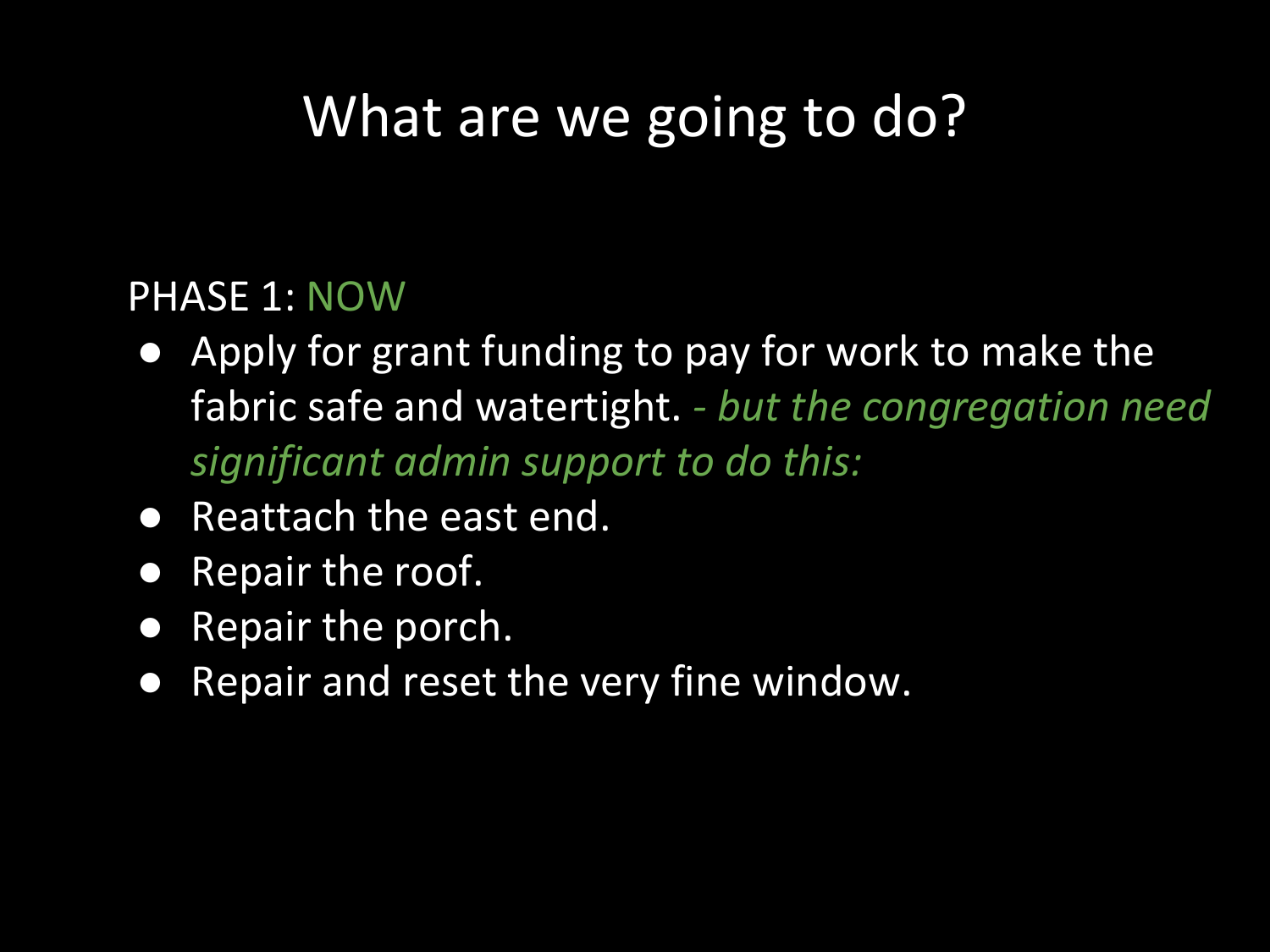### What are we going to do?

#### PHASE 2: TO BE AGREED

- Replace the heating to make it carbon neutral and replace the lights.
- Explore, with other churches built on clay, sustainable techniques to halt further deterioration in the face of climate change.
- Build on the interest expressed by people from the wider community to extend facilities for walkers and cyclists to enjoy the church and churchyard.
	- This would explore the refurbishment of the outdoor loos and the addition of some basic drinks facilities.
	- Look to work with Caring for God's Acre charity to enhance the churchyard and increase biodiversity.
- Develop proposals for shared events with the Village Hall e.g. small weddings, funeral catering, local talks etc.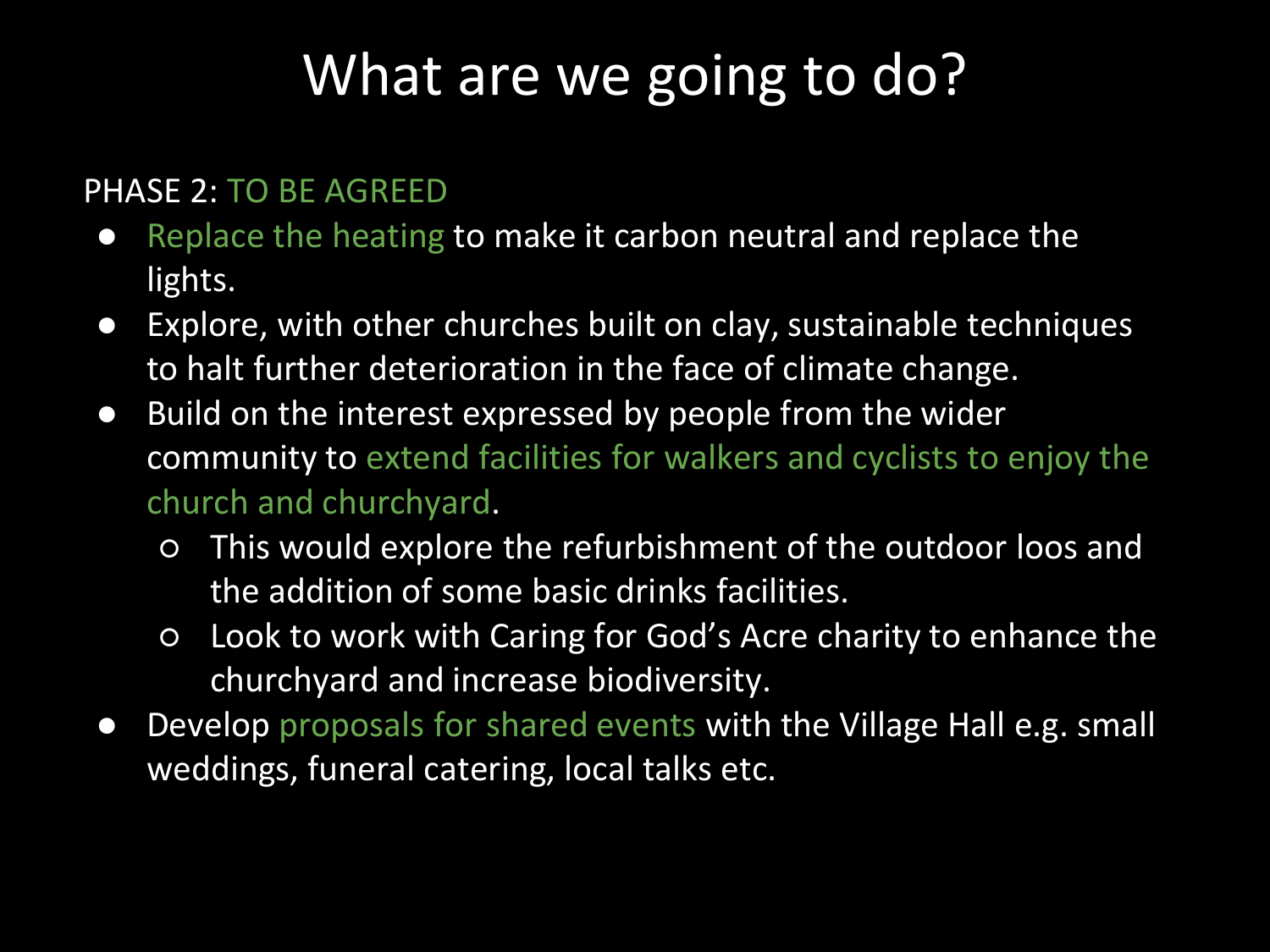## Interim Conclusions

- The project has shown that many churches find the sheer logistics of getting permissions, grants and interacting with professionals overwhelming.
- However, with some structured support they grow in confidence and can take on projects.
- Case studies must used with care: they can make people feel inadequate.
- Relatively modest amounts of investment in support can bring multiples of grant income and keep churches alive and active. This *really* matters for place-making and wider engagement with their communities.
- This also matters for keeping churches able to pay into their diocese and maintain themselves in the long term.